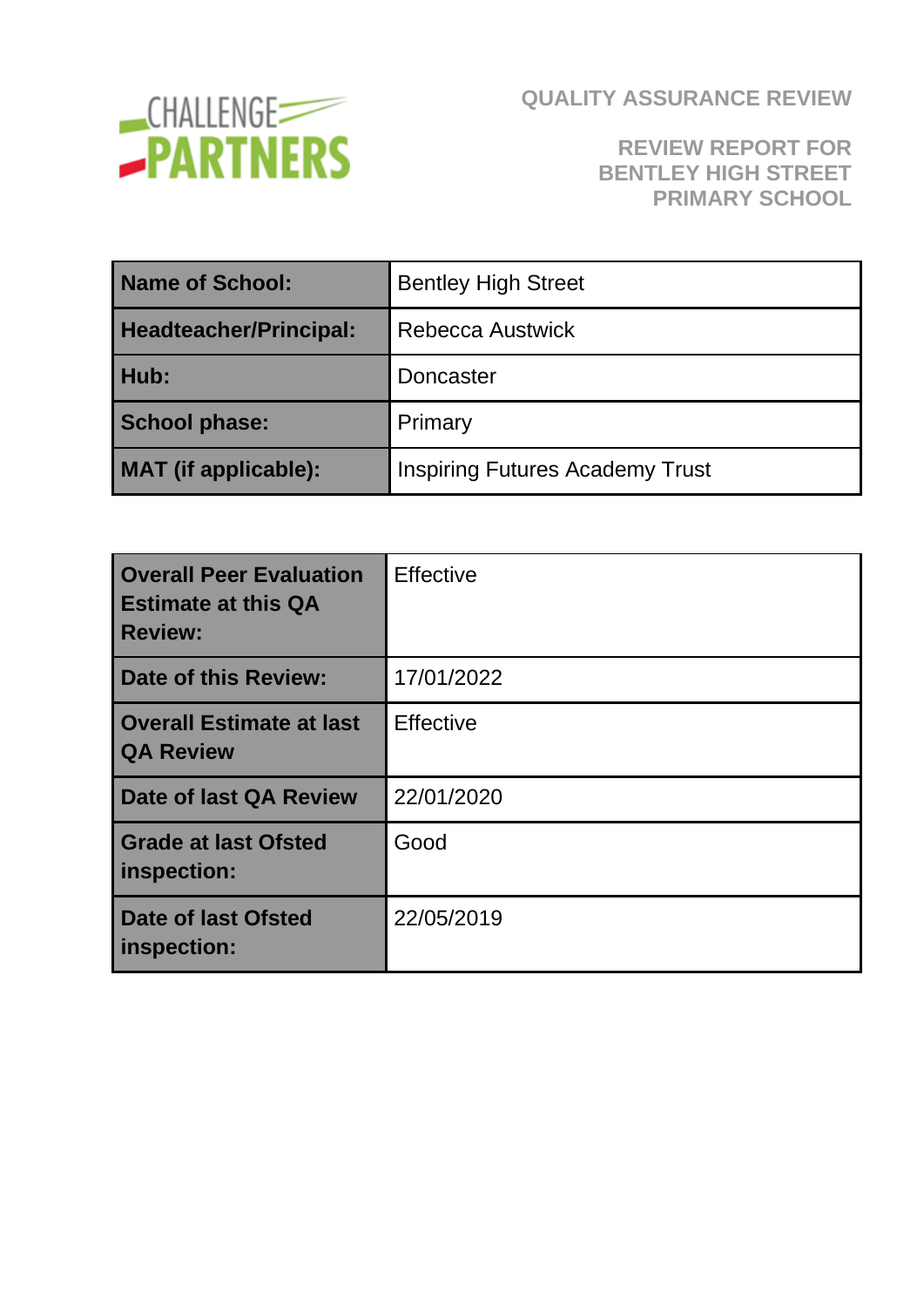

**REVIEW REPORT FOR BENTLEY HIGH STREET PRIMARY SCHOOL**

#### **Quality Assurance Review**

The review team, comprising host school leaders and visiting reviewers, agrees that evidence indicates these areas are evaluated as follows:

| <b>Leadership at all levels</b>                                                                             | Leading       |
|-------------------------------------------------------------------------------------------------------------|---------------|
| <b>Quality of provision and outcomes</b> Effective                                                          |               |
| AND                                                                                                         |               |
| <b>Quality of provision and</b><br>outcomes for disadvantaged<br>pupils and pupils with additional<br>needs |               |
| <b>Area of excellence</b>                                                                                   | Developing    |
| Droviaugh: cooredited volid erece                                                                           | Nlat annliagh |

| <b>Previously accredited valid areas</b> Not applicable<br>of excellence |           |
|--------------------------------------------------------------------------|-----------|
| <b>Overall peer evaluation estimate</b>                                  | Effective |

*The Quality Assurance Review estimates are not equivalent to Ofsted grades. The QA Review uses a different framework to Ofsted and the review is developmental not judgmental.*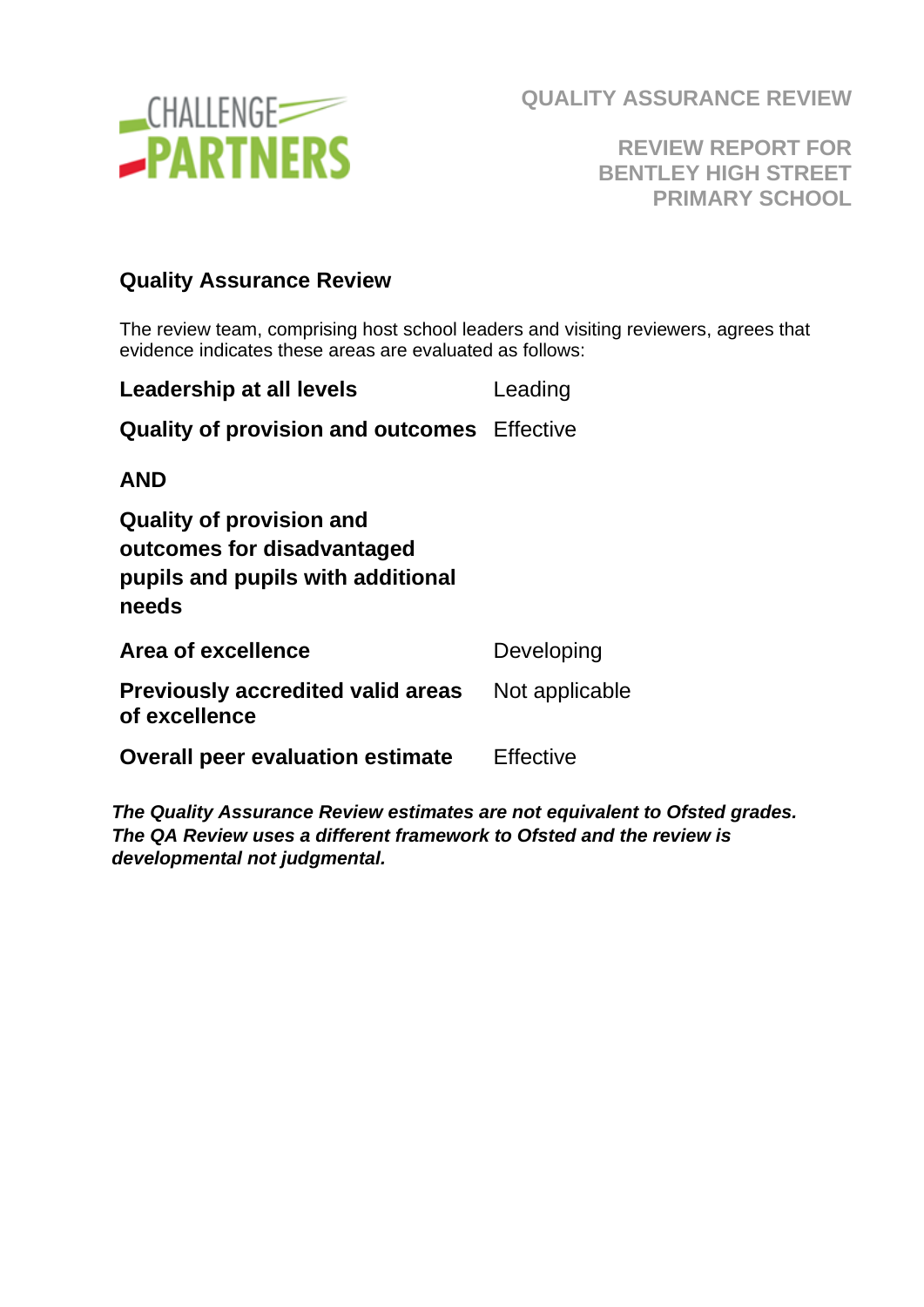

**REVIEW REPORT FOR BENTLEY HIGH STREET PRIMARY SCHOOL**

#### **1. Context and character of the school**

Bentley High Street is a large, two-form entry primary school. Most pupils are White British. An above-average proportion of pupils are disadvantaged, but of note is the level of deprivation in the locality. There are 477 pupils currently on roll.

The proportion of pupils who have special educational needs and/or disabilities is above average. Seventeen pupils have an education, health and care plan. The proportion of pupils who speak English as an additional language is below average.

The school's early years foundation stage (EYFS) includes provision for two-year-olds. Nursery children attend part-time and some attend for 30 hours. Most transfer to the school's Reception classes. Most pupils stay at the school through to Year 6.

The school is a Doncaster Research School Partner. From May 2021, Bentley High Street has been an advocate school for the Nuffield Early Language Intervention (NELI) scheme.

Curriculum 'drivers' underpin all of the school's improvement work. These are: developing oracy; pupils to become fluent and able readers; pupils' spiritual, moral, social and cultural development; and equality and diversity.

#### **2.1 Leadership at all levels - What went well**

- Leaders are passionate and committed to their school and its community. They are fully engaged with curriculum development and teaching and learning. Consequently, they are very knowledgeable about provision. They are now seeing the fruits of their refined curriculum offer, notably in reading. The open, 'can do' culture supports honest and evaluative discussion with staff and parents.
- School improvement planning is informed by data analysis and through a range of monitoring work, including listening to staff. Leaders recognise that curriculum development will remain an ongoing priority as they continue to learn about the impact of current provision. Specific priorities, including those relating to writing, are helpfully influenced by research (such as that by the Education Endowment Foundation). For example, audience and purpose have become more clearly identified and thus 'authentic'.
- Leaders induct staff effectively through high quality coaching. Leaders' work with teachers and teaching assistants (TAs) has led to an agreed teaching pedagogy. A teaching toolkit has been created which enables coaching to develop effectively between leaders and staff. Staff readily share examples of strong practice which helps clarify what 'we want to see' and subsequently how effective identified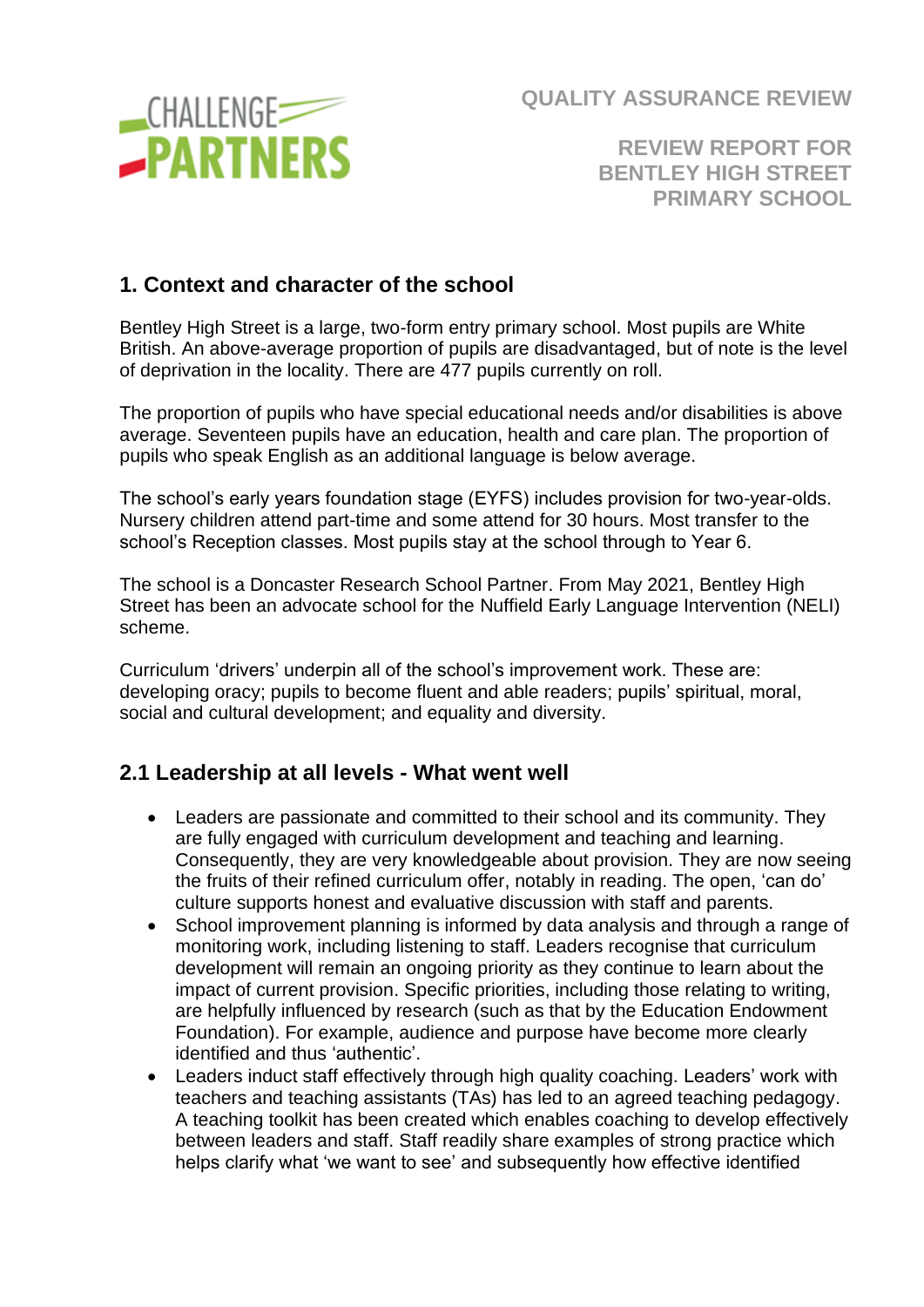

**REVIEW REPORT FOR BENTLEY HIGH STREET PRIMARY SCHOOL**

strategies are. The positive learning culture means that staff embrace the premise that all colleagues have strengths and areas for improvement.

- Leaders use the teaching toolkit to help evaluate provision. They recognise the importance of evaluating continually, rather than leaving the work until the end of a term. Evaluative work is based on carefully constructed enquiry questions. These tie into the school improvement plan as leaders consider progress made against milestones. This also supports governors as they are empowered to consider evidence relating to termly foci. Staff volunteer to get involved with particular questions, which contributes to their sense of ownership of improvement.
- Leaders use their learning to refine the curriculum offer. An example is recognising that many pupils would benefit from learning more about diversity in our world. Hence, current role models featured in units of study represent a range of cultures and identities. Further, the curriculum is better connected. Pupils learning about evacuation during World War 2, for example, are given opportunities to link their learning with similar issues in the world today.
- The rationale for timetabling when subjects are taught has been carefully thought through. Subject planning is cohesive as connections are well sequenced. For example, pupils learn about the Nile in history before they engage in more detailed learning about rivers in geography. This enables them to reflect on a specific example as their new learning develops. Geography, history and design and technology are notably strong in this respect. Leaders check out the quality of this approach by talking with pupils about their ability to remember more and do more.

## **2.2 Leadership at all levels - Even better if…**

- …senior leaders refined their improvement planning documentation by making it more strategic, better mirroring the work of leaders and wider staff.
- …subject leaders supported teachers to plan carefully to ensure that pupils build knowledge about particular aspects of study through a sequence of lessons.

#### **3.1 Quality of provision and outcomes - What went well**

- Pupils are proud of their school. Together with staff, they share a collective responsibility. Behaviour ambassadors, for example, support staff in identifying where behaviour could further improve. Pupils understand the importance of taking on responsibility and of being responsible. They have high expectations of their school and the pupils therein.
- Teachers understand why leaders expect certain pedagogical approaches to feature in classrooms. This is because they understand how relevant research underpins expectations. In a Year 6 mathematics lesson, the teacher modelled a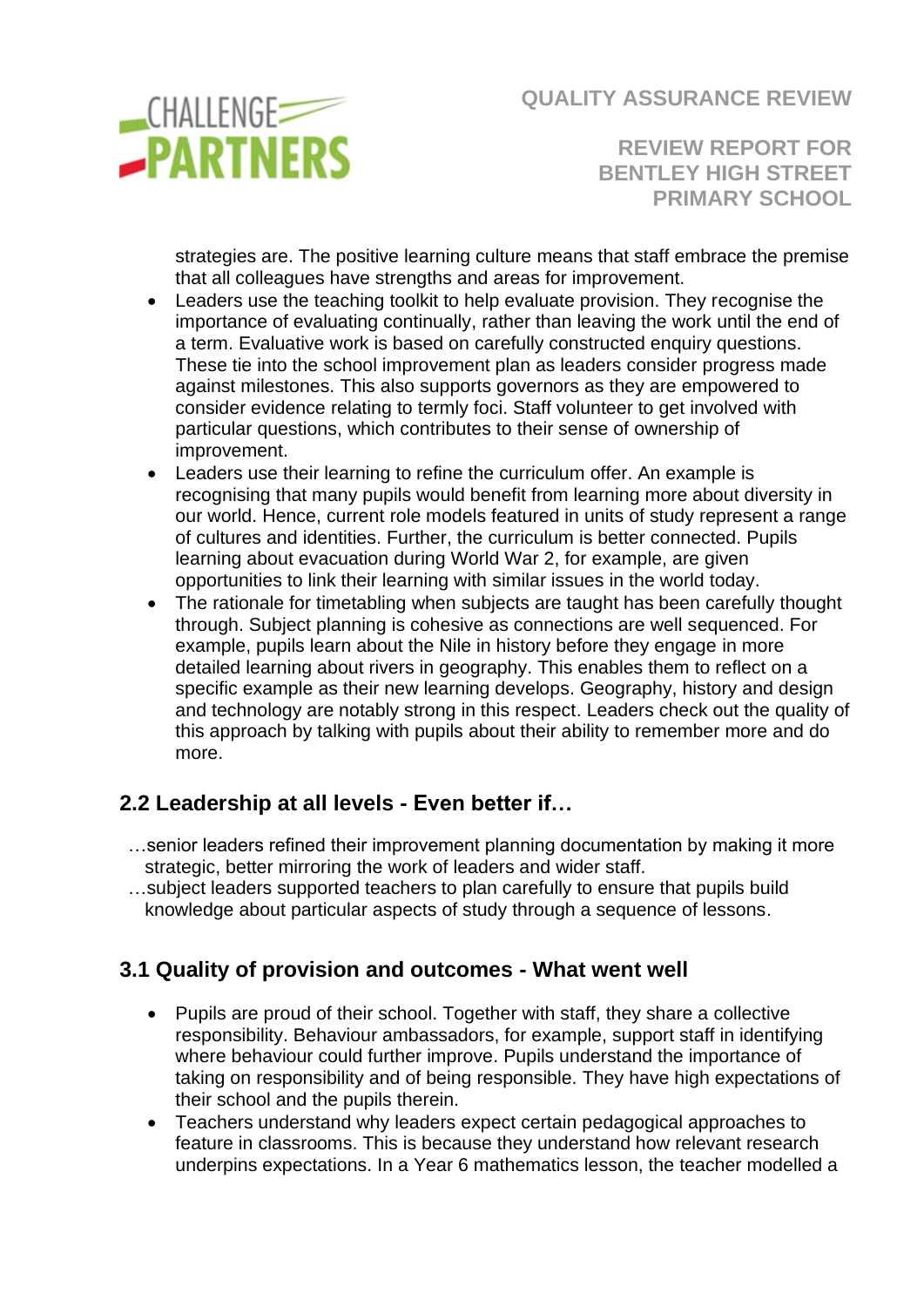

**REVIEW REPORT FOR BENTLEY HIGH STREET PRIMARY SCHOOL**

conversion procedure by sounding out her thinking process. Consequently, pupils were able to use this when tackling their own problems. In a nursery session, staff provided children with sentence stems which helped children answer clearly.

- Classroom routines are embedded. Pupils know what they are going to do and adhere to expectations set. An example is quick transition between activities without distracting others. This has several benefits, including maximising learning time. Such routines support pupils well in making good behavioural choices. In turn, pupils develop secure self-regulation techniques.
- Teachers and TAs ensure that pupils have frequent opportunities to talk. This enables staff to listen to how pupils articulate their thinking and support appropriately. For example, one youngster said 'me like this' which prompted the adult to model 'I like this'. Techniques, such as partner talk, are not bolt on. They are part of an authentic package designed to support and promote collaborative learning.
- Trusting relationships thrive between pupils and with staff. This means that a mutual respect is evident in classrooms. Pupils know that they are asked to work in different groups and with different peers as it will benefit their learning. Staff make it clear to pupils what being an effective learner means, knowing when they are challenged and how they can go about finding solutions. There is power in this, not least in respect of empowering pupils to self-regulate which will stand them in good stead for their futures.
- Teaching staff use their secure subject knowledge wisely in lessons. Where teaching is most effective, staff think about the likely times where pupils will encounter challenge. Staff give pupils time to revisit prior learning in order to embed understanding. Further, staff take time to model, explain and question, which enables pupils to better grasp more complex learning.
- Tailored professional development is evident. Owing to robust monitoring, and learning from this, subject leaders facilitate the professional learning of all staff well. Teachers and TAs have been supported in their day-to-day work with pupils. One example is how a more consistent approach to the teaching of early reading has evolved.
- Improved teaching has led to pupils making strong progress through the curriculum in recent years. The proportion of children attaining a good level of development through the EYFS shows a positive trajectory. In other year groups, pupils benefit from having more secure initial knowledge and skills. This, coupled with the refined curriculum offer, enables pupils to make strong progress in a range of subjects. During the review, a notable example of this was most able Year 6 pupils explaining their complex learning coherently and clearly.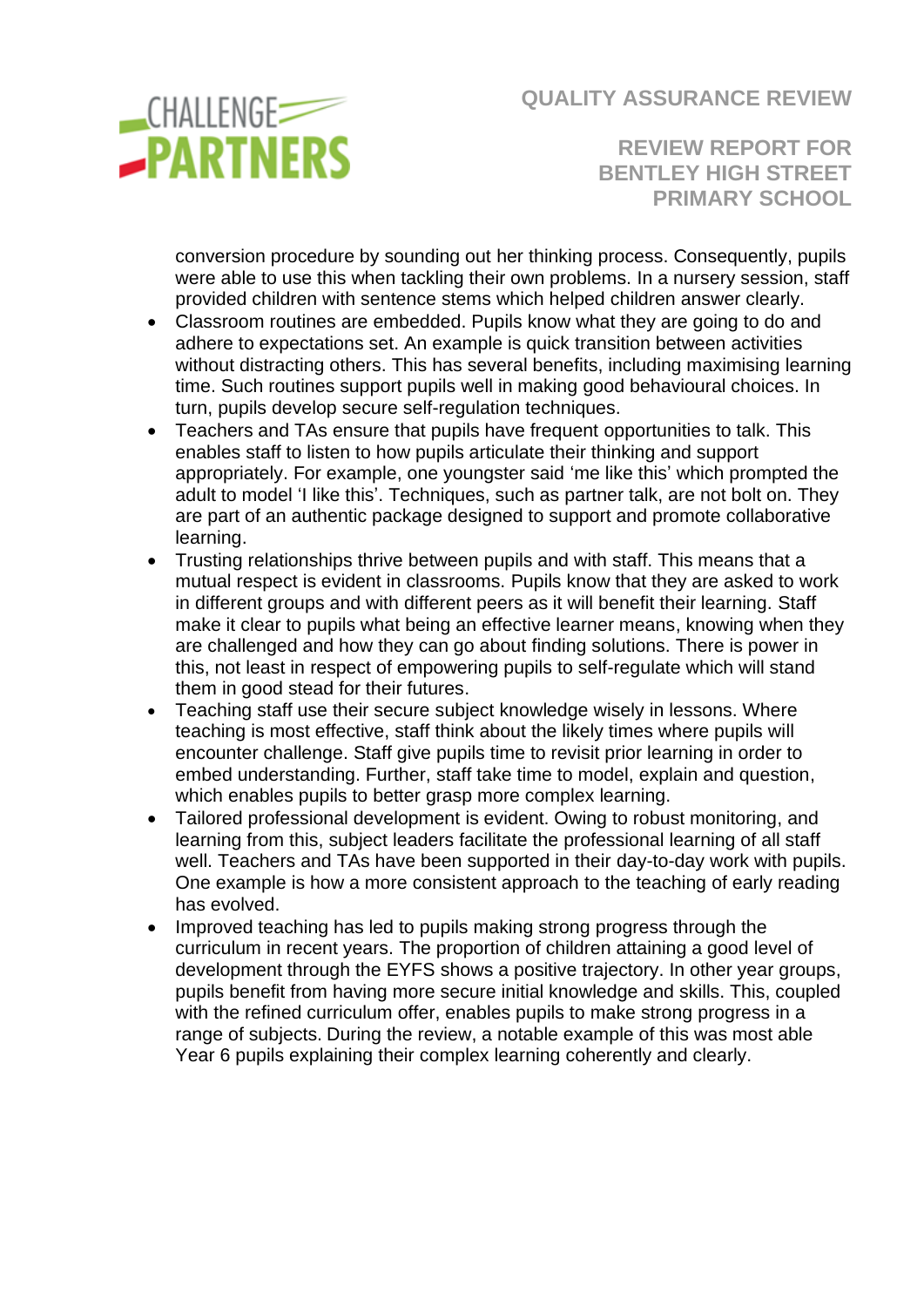**CHALLENGE -PARTNERS**  **QUALITY ASSURANCE REVIEW**

**REVIEW REPORT FOR BENTLEY HIGH STREET PRIMARY SCHOOL**

# **3.2 Quality of provision and outcomes - Even better if…**

- …in lessons, teachers used both their knowledge of pupils' prior assessment and that in the lesson itself, to better personalise learning.
- …when planning and delivering foundation subjects, teachers selected the best resources to enable pupils to fully get to grips with a specific concept.

## **4.1 Quality of provision and outcomes for disadvantaged pupils and pupils with additional needs - What went well**

- Leaders and staff know the characteristics of disadvantaged pupils attending Bentley High Street school. Leaders use this knowledge to clarify specific barriers to learning which many pupils are likely to face. These include a lack of motivation to learn, low self-esteem, weak concentration, poor communication skills, lack of independence and external adverse influences which impact on peer pressure.
- Leaders have refined the curriculum offer to prioritise addressing barriers to learning. Whilst the pupil premium strategy includes this detail, leaders recognise that all pupils will benefit from this work. Oracy is central to effective inclusion. This is because oracy aspects are at the root of all barriers. One example is a pupil's ability to express / articulate emotions clearly. Hence, the school provision is built around oracy.
- Leaders adopt a moral standpoint. Through their knowledge of the locality, leaders are aware of at least one in three pupils living in homes with no employed adults. Consequently, provision includes a focus on supporting pupils' thinking about future careers, with aspiration and motivation at the core. This is illustrated through challenging stereotypical thinking – for example, all nurses being perceived as female.
- Leaders use curriculum strengths to continually refine the offer for pupils with additional needs. Through mathematics, leaders are seeing how pupils who need to catch up in their learning benefit from specific intervention work. A feature of this provision is pupils having sufficient time to overlearn, and deepen their knowledge of, key concepts (notably relating to number). This 'spaced practice' is carefully planned and monitored. Pupils most at risk of underachieving are now making stronger progress in mathematics than they did in previous years.

## **4.2 Quality of provision and outcomes for disadvantaged pupils and pupils with additional needs - Even better if…**

…leaders drew on their learning about the successes in mathematical automaticity to consider how best to support pupils' writing, focusing on pupils' word and sentence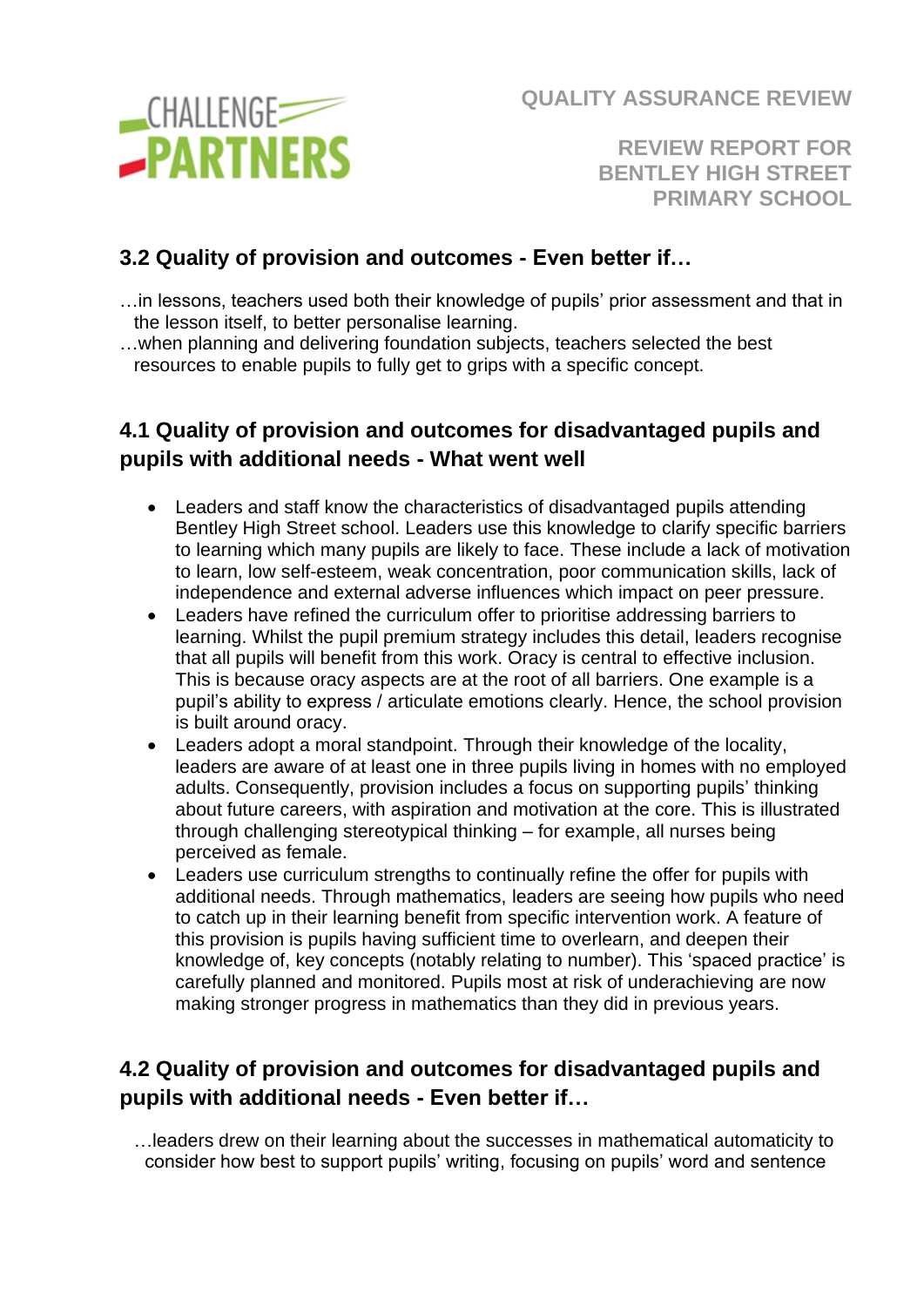

**REVIEW REPORT FOR BENTLEY HIGH STREET PRIMARY SCHOOL**

development.

# **5. Area of Excellence**

The leadership journey of development in oracy to remove barriers to learning for disadvantaged pupils

## **Developing**

## **5.1 How is this area developing to be a strength? What actions is the school taking to grow expertise in this area?**

- The school is highly ambitious in the pursuit of excellence in oracy for all pupils, the majority of whom are disadvantaged. Leaders recognise the wider benefits of pupils becoming confident communicators. Talk is considered across the entire curriculum offer. In the pursuit of removing disadvantage, oracy is highly prioritised and at the forefront of all learning opportunities.
- Regardless of contextual backgrounds, all pupils are held accountable within lessons and are supported to contribute. Pupils have benefited from improved expressive and receptive language. They can articulate their understanding and how they are feeling. This means that pupils are better empowered, both in an academic and self-regulation sense.
- All staff have a secure understanding of the importance of oracy. Staff adopt a consistent approach to language development which is an integral part of the pedagogical process. Teachers are becoming more skilled in raising expectations of talk tasks, through the use of the school oracy passport.
- Leaders have ensured that learning in the home has benefited from oracy development. This is about promoting parental engagement with their child's learning. The 'we are learning to …' leaflets provide families with precise detail about their child's weekly learning, along with specific vocabulary to be discussed and learned.
- Senior leaders are facilitating the leadership growth of other staff in the school. Specific research and engagement with different networks is informing this development effectively.

#### **5.2 What are the next steps to work towards accredited status next year?**

• The oracy practice at Bentley High Street is high quality. Leaders recognise that a further year of development will enable them to secure evidence of sustained impact.